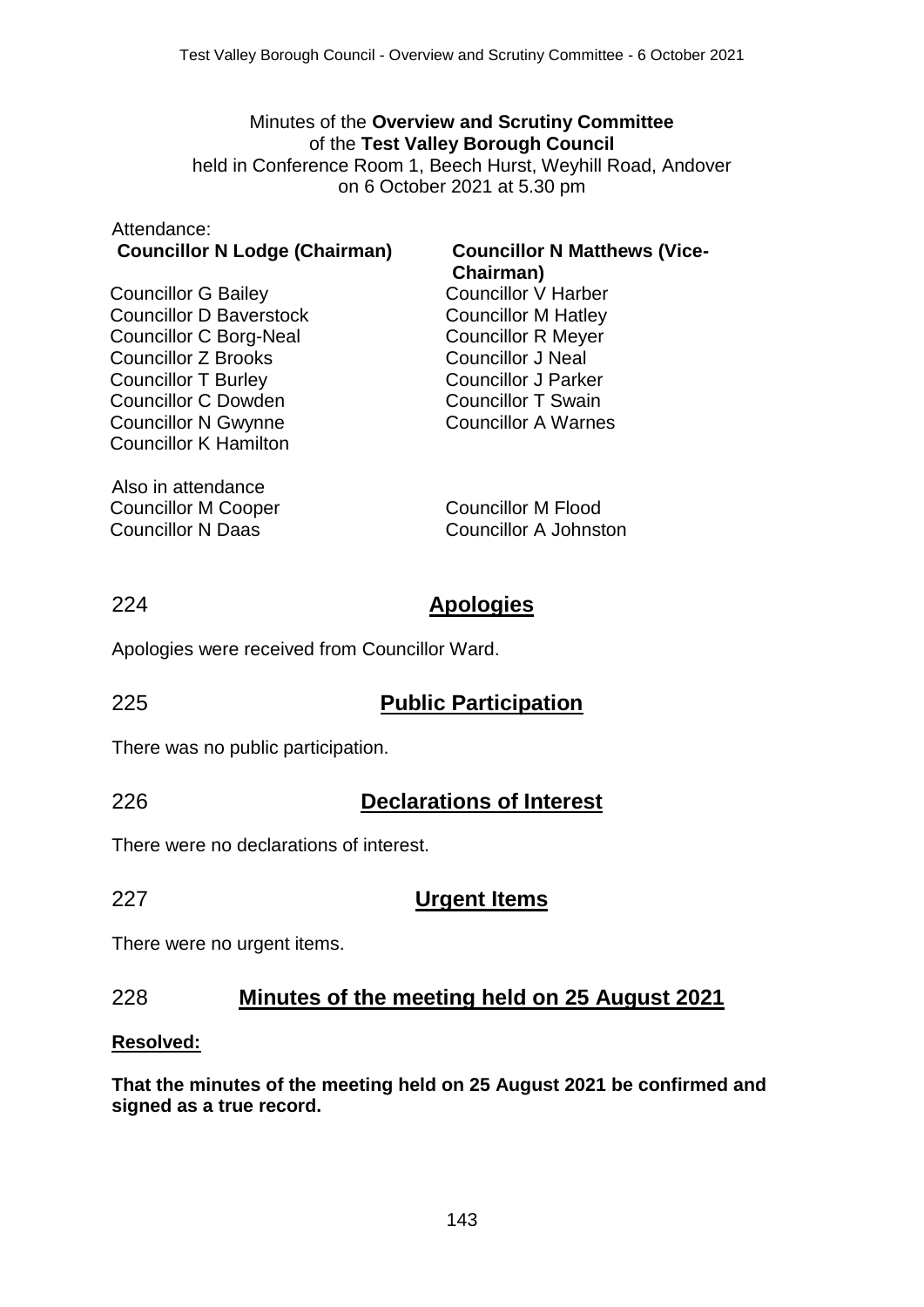# 229 **Call in Items**

There were no call in items.

# 230 **Urgent decisions taken since last meeting**

There were no urgent decisions.

# 231 **Regeneration Presentation**

Paul Ramshaw, Regeneration Manager gave a presentation on regeneration in Andover and Romsey and reminded members that he had given a member briefing on regeneration in Andover not long ago so would concentrate more on Romsey.

In 2019 the Council identified a £1m regeneration reserve and after significant engagement the regeneration plan was adopted in September 2020. Regeneration Masterplans were adopted for Andover Town Centre (2020) and South of Romsey Town Centre.

The Andover Masterplan is broken down into 4 areas; Reacquainting the town with its river; minimising the negative impact of the ring-road; consolidating the retail offer to ensure it is suitable for future shopping habits and demand; and developing an offer that is based more around recreation, culture and leisure.

Two design guides have been commissioned and are currently being produced (a Public Realm Manual and a Design Guide for Developers and Occupiers). These will sit alongside six specific design schemes for;

- High Street
- Bridge Street/London Street
- South of Bridge Street Riverside Walk
- Western Avenue Gyratory
- Vigo Roundabout
- Eastern Avenue Traffic Calming

The next step is to plan for delivery with detailed feasibility being undertaken and building a credible evidence based basis for funding bids. There will then be a marketing opportunity to development/investment partners.

The South of Romsey Town Centre Masterplan includes public realm works, bus station development and Crosfield Hall options appraisal.

Funding for the projects will come from CIL/S106 Contributions, TVBC site disposals and working with EM3 LEP, Homes England and OPE.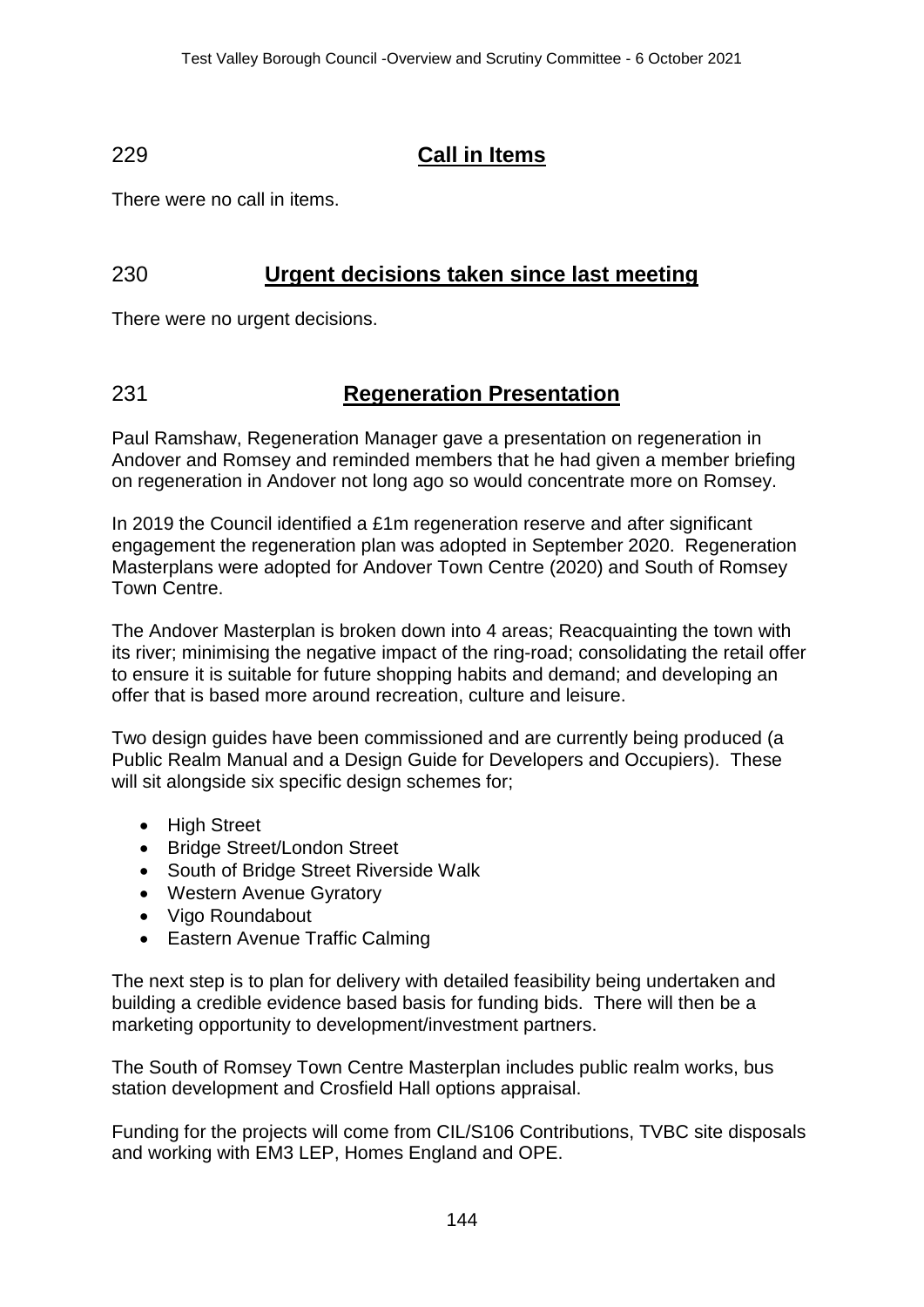Moving forward the programme will cover 10 years plus with careful programming and planning for delivery. Budget and resources will be identified and engagement with partners. There is a need to build confidence and credibility within the development market and continue to work with the communities through Andover Vision and Romsey Future.

The Regeneration Officer reported that he had finished the draft of the brief and expected the work to take 12-18 weeks from date of procurement however bidders of the tender will be asked to give their draft timetable.

The Chairman thanked the Regeneration Officer for his presentation.

# 232 **Climate and Ecology Emergency Bill**

Consideration was given to a report of the Chairman which provided an overview of the Climate and Ecological Emergency (CEE) Bill, the legislative process and reflects on links with the Council's Climate Emergency Action Plan (CEAP). The report was prepared following the resolution in response to a motion to Council on 1 September 2021 and recommended setting up a Panel to review the local impact of the Bill. It was suggested that the group achieve this with a reporting deadline of 4 months.

The Bill is currently progressing through the House of Commons and was put forward to assist the UK Government to meet its legally binding target of net zero carbon emissions by 2050 and seeks to provide a viable roadmap for the UK to play an essential role in restoring nature, limiting its emissions, and tackling the climatenature emergency.

The report and annex 2 outlined the scope of the proposed Panel with a proposed work programme for responding to the motion as well as providing an opportunity to identify where the Bill complements and could enhance the existing CEAP.

The Bill may be subject to alteration and its full implications on the Council cannot be determined at this stage and requires further investigation through an OSCOM Panel. This will also provide opportunity to demonstrate connection with and add value to our existing CEAP.

The Committee were made aware of an error in the report and reported that at paragraph 6.3 the wording should read

The Panel would need to:

3. Understand the implications, the potential opportunities and reflect on our experiences of deliberative democracy in relation to how this may work at a national level, as well as more local implications.

Members discussed and commented as follows: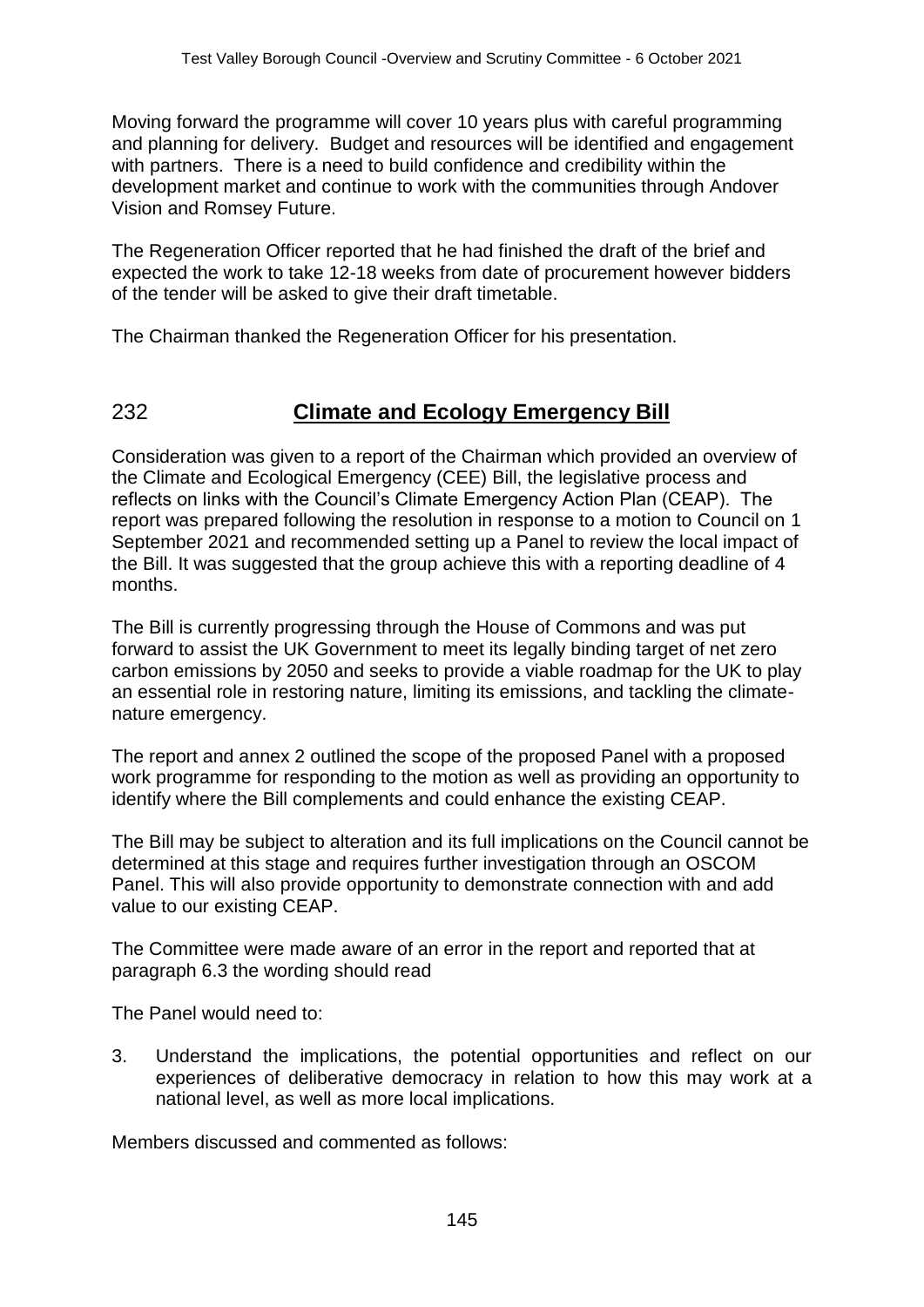- The Bill will be monitored throughout its progress through Parliament and any changes will be made known to the Panel.
- The second Panel meeting will concentrate on ways in which developments in the CEE Bill may be incorporated into the Council's CEAP report.

### **Resolved:**

**That a Panel consisting of Councillors Lodge (Lead Member), Gwynne, Hatley, Parker and Swain be set up to review the implications of the Climate and Ecological Emergency Bill and report back within 4 months.**

# 233 **Climate Emergency Action Plan**

Consideration was given to a report of the Head of Planning Policy and Economic Development which provided an update on the Climate Emergency Action Plan since the last report in March 2021, along with identifying a number of deliverables that are anticipated to come forward in the next six months.

Data has been collected for the Council's greenhouse gas emissions for 2020/21, which could be compared to data held for 2018/19 and 2019/20. The Covid 19 pandemic has influenced the emissions.

The Principal Planning Officer (Environment) explained that progress has been made on the deliverables as set out in March 2021 and gave an update on smarter working, housing, the Local Plan, fleet vehicles and plant, supporting communities and businesses, the local environment, which included:

- Implemented changes to the mowing regimes for some of the Council's green spaces to reduce operational emissions and improve wildlife value;
- The survey of parish & town councils on climate and sustainability activity to be closed; the analysis of the responses completed helped to inform the way forward;
- Added further electric vehicles to the fleet (replacing diesel vehicles) to bring the total to 11 such vehicles; and
- Supported partners through Andover Vision in delivering the Climate Day of Action.

Members discussed and commented as follows;

- The plan to replace the existing fleet vehicles with electric ones will progress as the useful life of the existing vehicles expires.
- There is a map on the website of locations of the new trees which will be planted. TVBC will plant approximately 10,800 trees, which includes about 470 replacement trees and 3,800 on private land as part of the Test Valley Dormouse Project. The Principal Planning Officer (Environment) will check with Community and Leisure about the scope for any volunteers to get involved in the planting.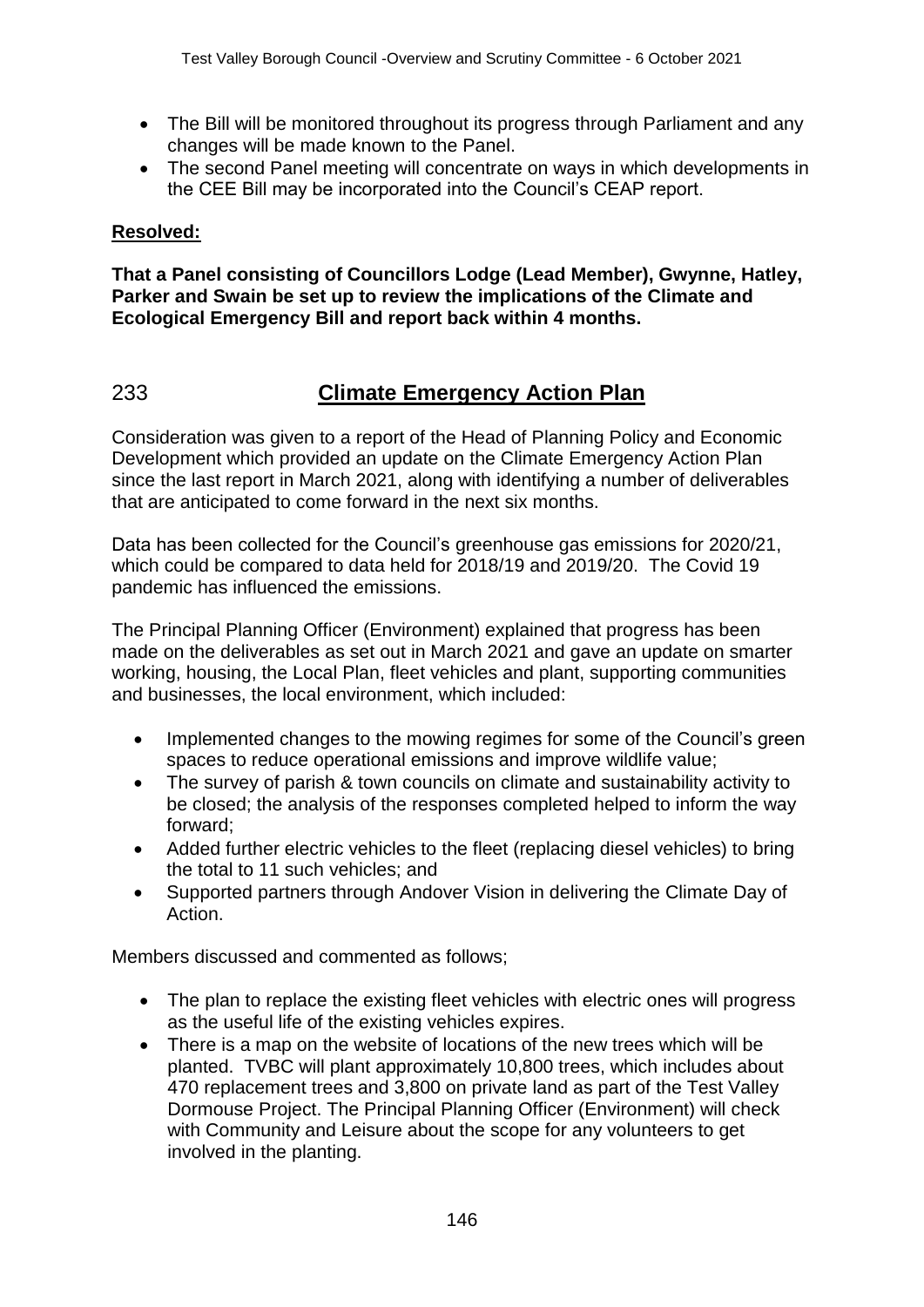- Progress will be added to the CEAP on an annual basis which is due after the March meeting of the Committee
- Carbon footprint calculations which include the carbon emissions in the manufacture of products purchased by the Council, are not currently being employed, but this approach is being kept under review.
- There needs to be more engagement from Parish Councils and with local businesses.

### **Resolved:**

#### **That the six monthly update on the Climate Emergency Action Plan be noted and endorsed.**

# 234 **Annual Audit Report**

Consideration was given to a report of the Internal Audit Manager which provided an overview of the internal audit work covering the financial year 2020-21 and an opinion on the overall adequacy and effectiveness of the Council's internal control environment. It also provided a summary of the work undertaken to 30 June 2021 on the delivery of the 2021/22 Audit Plan.

Based on the data provided in relation to the audit plan and other internal governance arrangements, the Temporary Deputy Chief Internal Auditor of Portsmouth City Council, acting as the Interim Internal Audit Partnership Manager has provided a Substantial level of assurance in respect of the Council's risk management, control and governance arrangements. Actions to address areas of 'partial' assurance will be monitored during 2021-22.

There is evidence that the work the Internal Audit function has delivered is effective; especially around risk and performance. It contributes to and has influence in the Authority on these areas. It is a highly respected service that is engaged with the organisation and which provides on-going support in key areas, as well as effective assurance on controls.

### **Resolved:**

**That the work performed by the internal audit team over the previous year (April 2020 - March 2021) be endorsed.**

# 235 **Budget Panel Report Draft Budget and Draft Fees and Charges**

Councillor Matthews, Lead Member for the Budget Panel gave a verbal report from the Budget Panel held on Monday 4 October which considered;

• the revenue budget position for the first four months of the 2021/22 financial year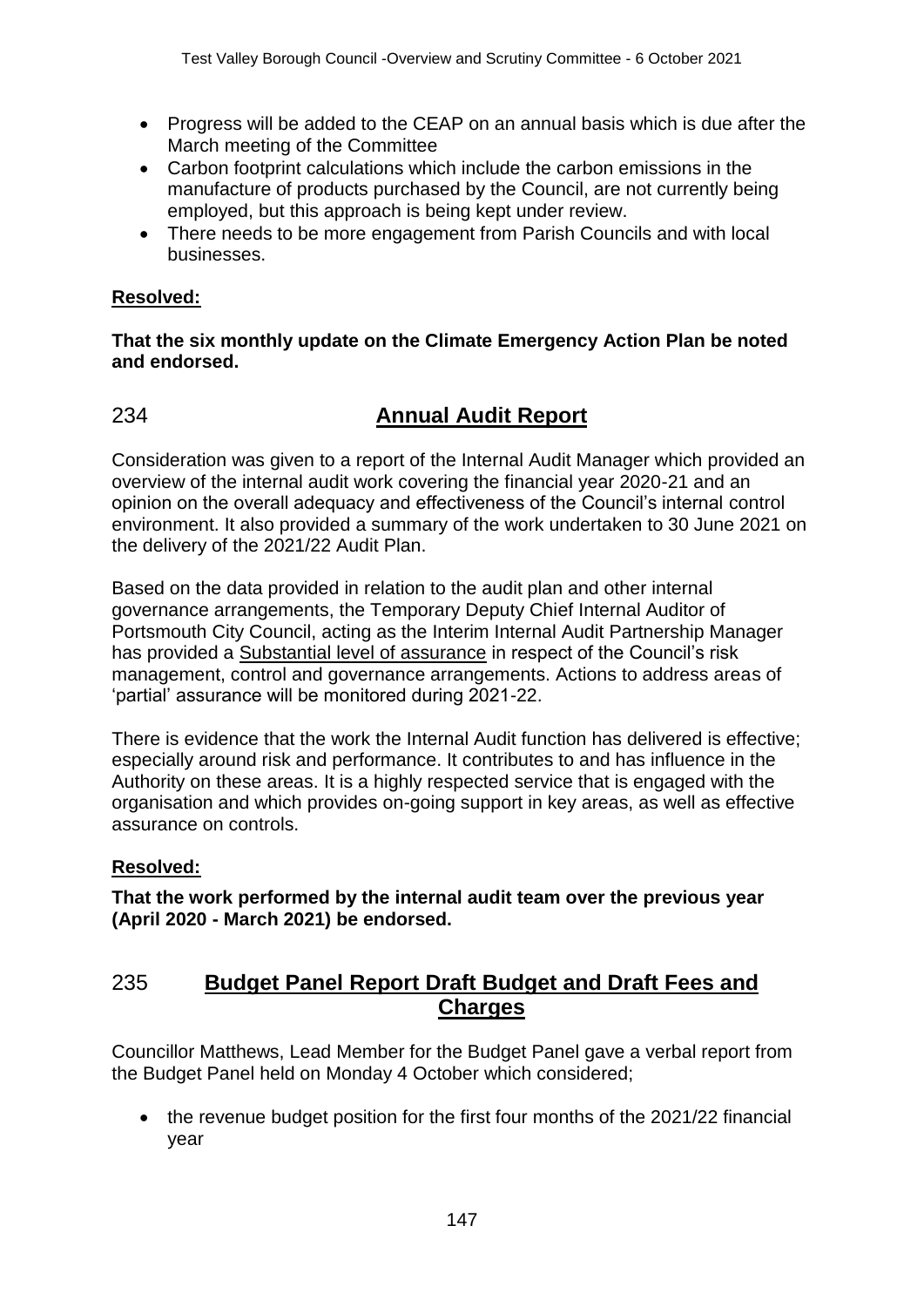- The impacts of COVID on Council budgets in the year to date, together with the potential for ongoing implications into 2022/23.
- Proposals for fees & charges for the 2022/23 financial year.
- the main assumptions that will be used in the Medium Term Financial Strategy, taking into account known budget pressures that have already been identified.

The report was well received by the panel and some questions and issues were raised including the issue that some fees and charges were to remain at the same rate and other proposed to increase in line with inflation. The Head of Finance and Revenues updated members with the reasons for those fees and charges which were identified.

The £460,000 variance in the first 4 months of the financial year will be updated to the figure as of the end of September and the half year figure will be presented to Cabinet shortly and will be considered by the Budget Panel at its meeting in January.

### **Resolved:**

**That the work of the Budget Panel be endorsed and accepts the principles set out in the report with regards to the draft medium term financial strategy.**

# 236 **Updates on Panels**

**Budget Panel** - Already covered as a separate item.

**Audit Panel** – Already covered as a separate item.

**Review of Outside Bodies** – Councillor C Dowden reported that she was still waiting for the Member Community Development Group to meet.

**Climate Emergency Action Plan** – Councillor Gwynne reported that the final report has been drafted and will be considered at the next meeting of the Committee.

**Process for the selection of Chairman and Vice-Chairman of the Committee** – Councillor Dowden reported that she had received all the comments and will hold a short meeting with the panel to answer the questions raised and finalise the report.

**Enforcement Panel** – Councillor Burley reported that the panel had recently met. The Head of Planning and Building had given a very interesting and in depth presentation on the legislation. The next meeting will be held in November.

**Communications Panel** – Councillor Brooks reported that the panel had met earlier and had received a presentation from the Community Manager which looked at the role of members as community councillors and how they currently communicate with their residents and communities. The panel also discussed how members and officers communicate with each other.